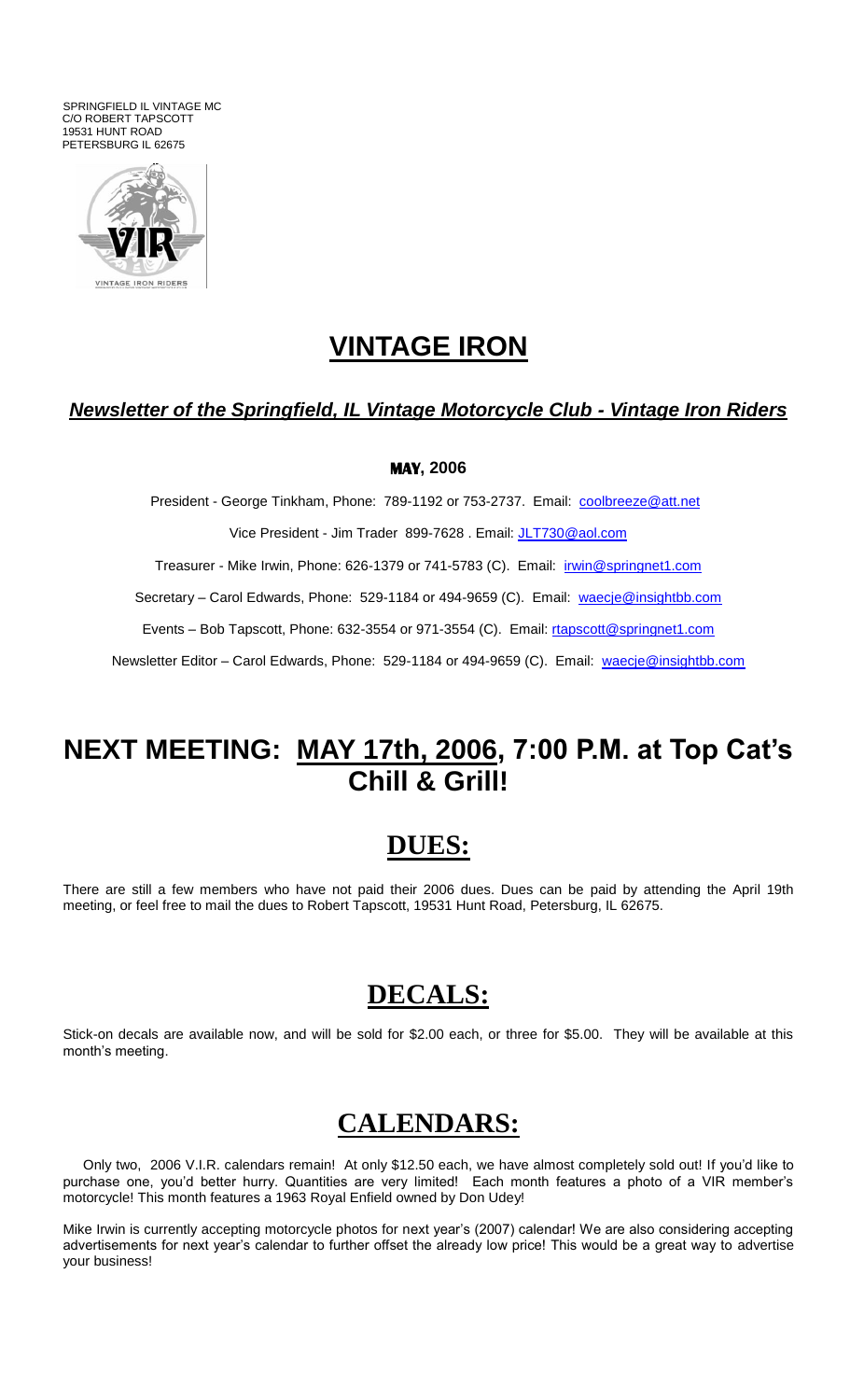# **Upcoming Events**

- V.I.R. Monthly Meeting- Wed., May  $17<sup>th</sup>$  at 7pm .... Top Cats Bar and Grill
- Douglas County Museum exhibit in Tuscola will remain open through May 13th.for public viewing. We currently have 5 members who have their machines on display. The museum is in a former grocery store at 700 S. Main Street. As you come into Tuscola from the west on Rte 36, go under a railroad overpass (highway underpass). Turn left (north) at the first stoplight. The building is on your left (west side of the street) about a block or so north of the stoplight. The hours are Monday through Saturday 9 a.m. to 4 p.m. and Sunday 1 p.m. to 4 p.m. If you want in anytime after that, all you have to do is call Lynnita Brown, the museum's director, at her home: (217) 253-4620.
- Petersburg Races It's been reported, that Petersburg will continue to have motorcycle races, beginning this spring. Stay tuned for details!
- Lincoln Circuit Ride will be September 16<sup>th</sup> & 17<sup>th</sup> starting in Springfield and including towns up through Pekin, Metamora, Champaign, Danville, Shelbyville and back home.
- Run to Ron's Annual Run to Ron's (George Tinkham's brother) is scheduled for October 7<sup>th</sup> and 8<sup>th</sup>.
- Bob Tapscott would like to have an open discussion to see what events the members would like to have this year, and get some themes from it. Some ideas suggested were local shows, rides, group events, events with other clubs, etc. He will put together a survey for the next meeting.

# **President's Prattle:**

#### Motorcycle Awareness Month

May is "Motorcycle Awareness Month," and we have an excellent opportunity to help the world be more aware of our motorcycles on May 7<sup>th</sup>. On that first Sunday of May, A.B.A.T.E. of Illinois will hold its annual Freedom / Awareness Rally here in Springfield. The ride itself is short: from IDOT (2300 S. Dirksen Pkwy) to the Capitol, but the exposure to bikes and bikers from all over the state is immense. Even if you are not riding, it is worth the trip just to see the machines and riders. When you go, **please** remember to bring a stuffed toy for A.B.A.T.E.'s "Bears for Lil' Buddies" program.

Now that riding season is here, we have a plethora of events and riding opportunities. Some events will be unique to this club, while others will be shared with other organizations. When we join other groups in their events, we should be prepared to play by their rules.

On road events, that means leaving when the rest leave and sticking with the pack. If we want to veer off course, we should let the road captain know of our intentions before the group starts. Otherwise, the whole group can be delayed while waiting (or looking) for riders that have gone their own way. It is just good sense – and good manners.

Speaking of events, we opened a discussion at April's meeting of what the members expect from Vintage Iron Riders in terms of events. On one hand we do not want to be overloaded with things to do, but then we probably want to do *something*. The question is: how much do we want to do? Only the club's members can answer this question. Please let us know what you think. This is your club. Let's make it as good as we can.

-- George Tinkham Springfield, Illinois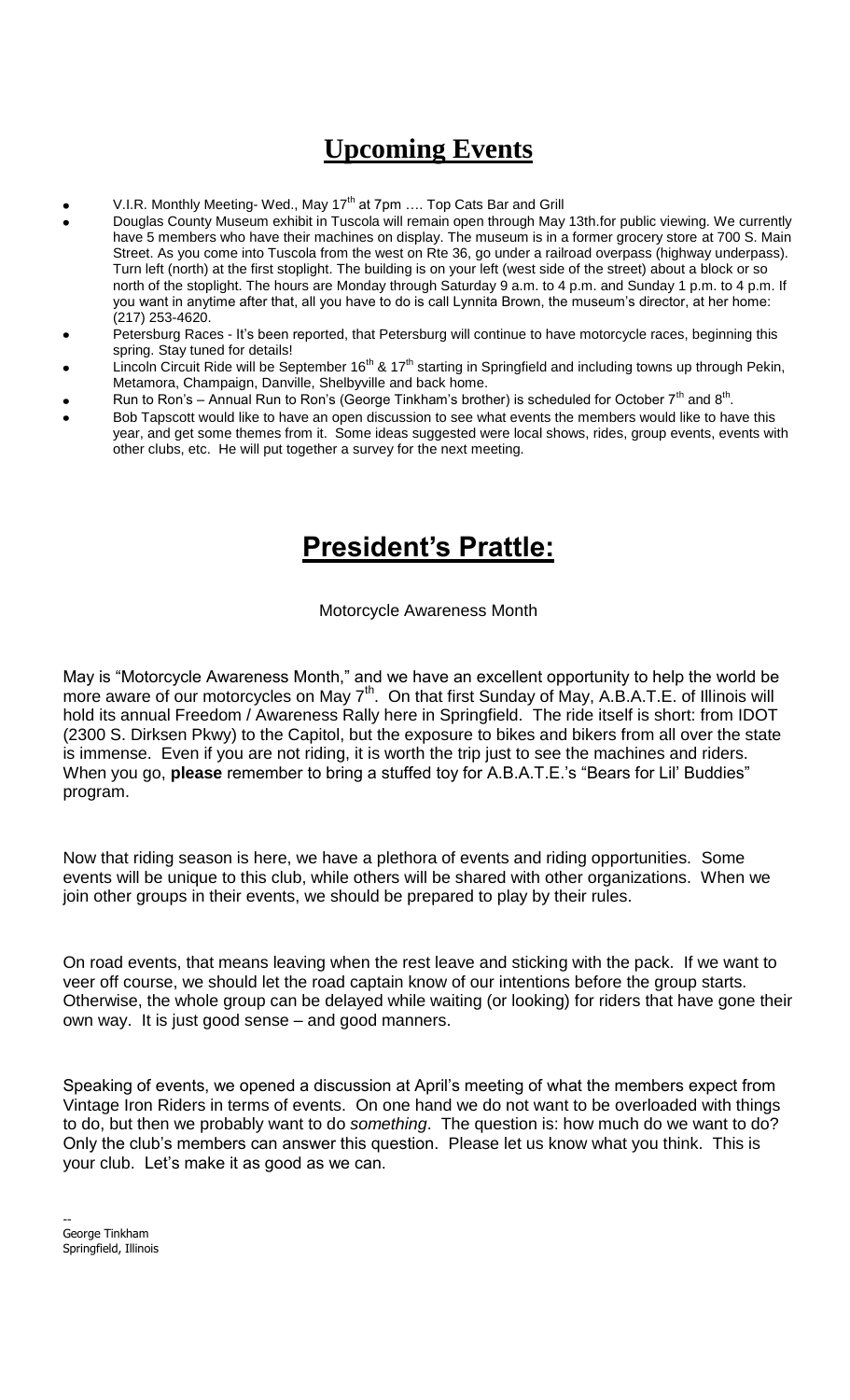# **Special Mention:**

Walter Ade is recovering after surgery. We sent a plant to Walter Ade and he sent the following Thank You note:

"Thank you all for your thoughts and prayers and especially the nice plant that Leroy brought to me this afternoon. I have a good recovery report: (The Doctor) is happy to see my X-ray shows my right lung is healing fine. My 4" incision is healing. On 11 May, I am able to drive again. I no longer have to use oxygen. I am looking forward to being with the club again. Thanks again for your friendship."

### **OLD MAGAZINES:**

Do you have an excess of old calendars, magazines, etc. containing pictures of motorcycles that might be of interest to other members? Rather than discarding them, bring them to the next meeting. Maybe someone would like to have a picture out of them!

## **REMINDER:**

Dave Yost is collecting Aluminum can pull tabs, for the Ronald McDonald House. Please bring pull tabs, to the May 17<sup>th</sup> V.I.R. meeting, or call Dave at 529-3911 for arrangements. What a great cause! Thanks Dave!

## **MOTORCYCLE SAFETY**

Warm weather, is finally here! Historically, this is the most accident-prone time of the year, regarding motorcycle accidents. Some automobile drivers seem to forget about motorcycles, after not seeing them all winter. NOW is a great time to check the air pressure in your tires, and make certain that the headlight and taillight are adjusted correctly, and working properly!

## **Future Newsletters**

 If any members would like to contribute any articles of interest toward future monthly newsletters, please e-mail Carol Edwards at [waecje@insightbb.com](mailto:waecje@insightbb.com) and she will include them in future newsletters. We'd like future newsletters to feature a particular "motorcycle of the month." Our club represents a wide variety of motorcycle ownership and interest! Perhaps you could send her an e-mail, with details on a particular model, the years they were produced, the size of the motorcycle, production figures, etc. Each and every one of us has a lot of knowledge, and it would be great to share this knowledge with the rest of the members!

## **V.I.R. CLASSIFIED ADS**

FOR SALE: 1975 (first year) HONDA GOLDWING in very good shape. Partial parts bike (*sans* engine) also available. Interested parties can contact Steve Kren at [spfldtown4@sbcglobal.net](/cgi-bin/compose?mailto=1&msg=0C95FF39-2BF7-441F-9AC5-1E71A68D027C&start=0&len=253622&src=&type=x&to=spfldtown4@sbcglobal.net&cc=&bcc=&subject=&body=&curmbox=00000000-0000-0000-0000-000000000001&a=a282a2f6917543ace294fcc579d27bef1219295d94c2c1828981b31fed45f231) or 487-9031

> Wills - Trusts – Probate Personal Injury George W. Tinkham, attorney-at-law 1119 S.  $6<sup>th</sup>$  Street, Springfield, IL 62703 523-8300